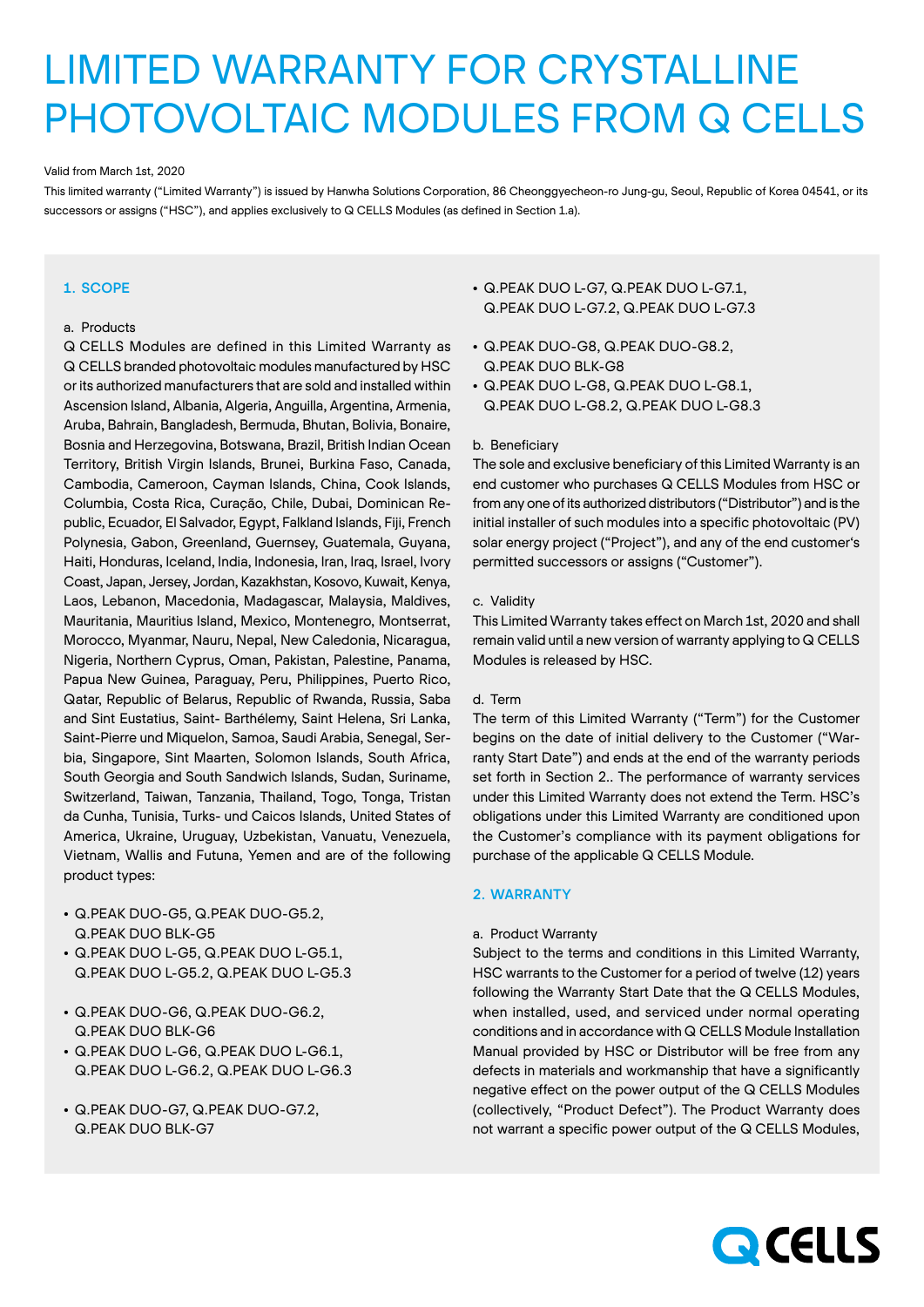which shall be exclusively covered under the Performance Warranty in Section 2.b.. Product Defect does not include any cosmetic changes or other changes in the Q CELLS Modules' appearance, including but not limited to, any color changes, mold and normal wear and tear.

# b. Performance Warranty

Subject to the terms and conditions of this Limited Warranty, HSC warrants to the Customer that the Q CELLS Modules are manufactured to (i) produce a power output of at least ninety-eight percent (98%) of the minimum power output specified in the applicable module data sheet during the first twelve (12) months following the Warranty Start Date, and (ii) have a yearly maximum decrease (or degradation) of power of not more than fifty four hundredths of one percent (0.54%) from start of the second (2nd) twelve (12)-month period following the Warranty Start Date until the end of such twelve (12)-month period, and repeated for each successive twelve (12)-month period until the twenty-fifth (25th) anniversary of the Warranty Start Date, (collectively, "Performance Warranty"). As an example, the Q CELLS Module will be manufactured to have a minimum power output of eighty-five percent (85%) of the minimum power output specified in the applicable module data sheet at the end of the term of this Limited Warranty. Failure to meet the Performance Warranty is defined herein as a "Performance Defect." In the event of a Performance Defect claim, the power output of any Q CELLS Modules described in this Section 2.b. shall be measured by HSC under the Standard Test Conditions ("STCs") defined in the IEC standards EN 61215 and 60904-3 in effect as of the Warranty Start Date.

# 3. EXCLUSIONS

The Limited Warranty shall not apply to any Q CELLS Modules affected by the following events or conditions:

- 1. usage, transport, storage, installation and/or handling in any manner that fails to strictly comply with the Installation Manual and the Packaging and Transportation Information sheet applicable to the Q CELLS Modules;
- 2. system or components of such system that are of a design, configuration or installation that does not meet the standards typically used by experienced professionals in the industry;
- 3. incorrect, improper or inadequate service, operation or maintenance of the Q CELLS Modules or of the Project, or any normal wear and tear of the Q CELLS Modules;
- 4. damage caused by extreme environmental sources of impact, including, but not limited to (i) acid rain or snow, (ii) blowing sand, (iii) saline air, (iv) pollution of any kind in the air, soil or groundwater, (v) unusual oxidation levels, (vi) mold, or (vii) any nearby fire, explosion, smoke or charring;
- 5. damage caused by acts of nature or acts of God, including, but not limited to, lightning, hail, frost, snow, storms, tidal waves, floods, extreme temperatures, earthquakes, typhoons, tornadoes, volcanic eruptions, meteorites, ground motions, earth fissures or landslides;
- 6. damage caused directly or indirectly by acts of violence or intervention by third parties or external forces, including but not limited to, misadventure, riots, war, insurrection, communal violence, unintentional damage by third parties, vandalism, damage caused by animals, and/or acts or omissions by third parties beyond the reasonable control of HSC;
- 7. damage to the Project in which the Q CELLS Modules are installed caused by external factors, including, but not limited to, voltage fluctuations, power peaks, excess current, power failure, poor electrical or mechanical engineering work, or other faults occurring in a power supply system with or without mains connection, whether or not such faults in the power supply system was contributed to by any act or omission of the Customer;
- 8. Q CELLS Modules are modified or used in processes involving other products, without obtaining the prior written consent of HSC;
- 9. the serial number or product label has been removed, changed, deleted or made unrecognizable;
- 10. the Q CELLS Modules are used on any mobile carriers (such as motor vehicles or ships);
- 11. the conditions of use at the Project, at any time, exceed the specifications set out in the applicable module data sheet; and/or
- 12. the Customer fails to notify the Distributor or HSC of a Product Defect or Performance Defect within 30 days of the initial discovery or prior to the end of the applicable warranty period set forth in Section 2..

## 4. WARRANTY CLAIMS

### a. Customer Inspection

The Customer must inspect the Q CELLS Modules for visible defects when delivered. The Customer must notify HSC of any defects immediately, but in no event later than thirty (30) days any such defects were discovered during such visible defect inspection process.

#### b. Warranty Claims

The Customer will be entitled to make claims under this Limited Warranty ("Warranty Claims") only if the Customer has provided documented evidence sufficient to prove that the malfunctioning or non-conformity of the Q CELLS Modules resulted exclusively

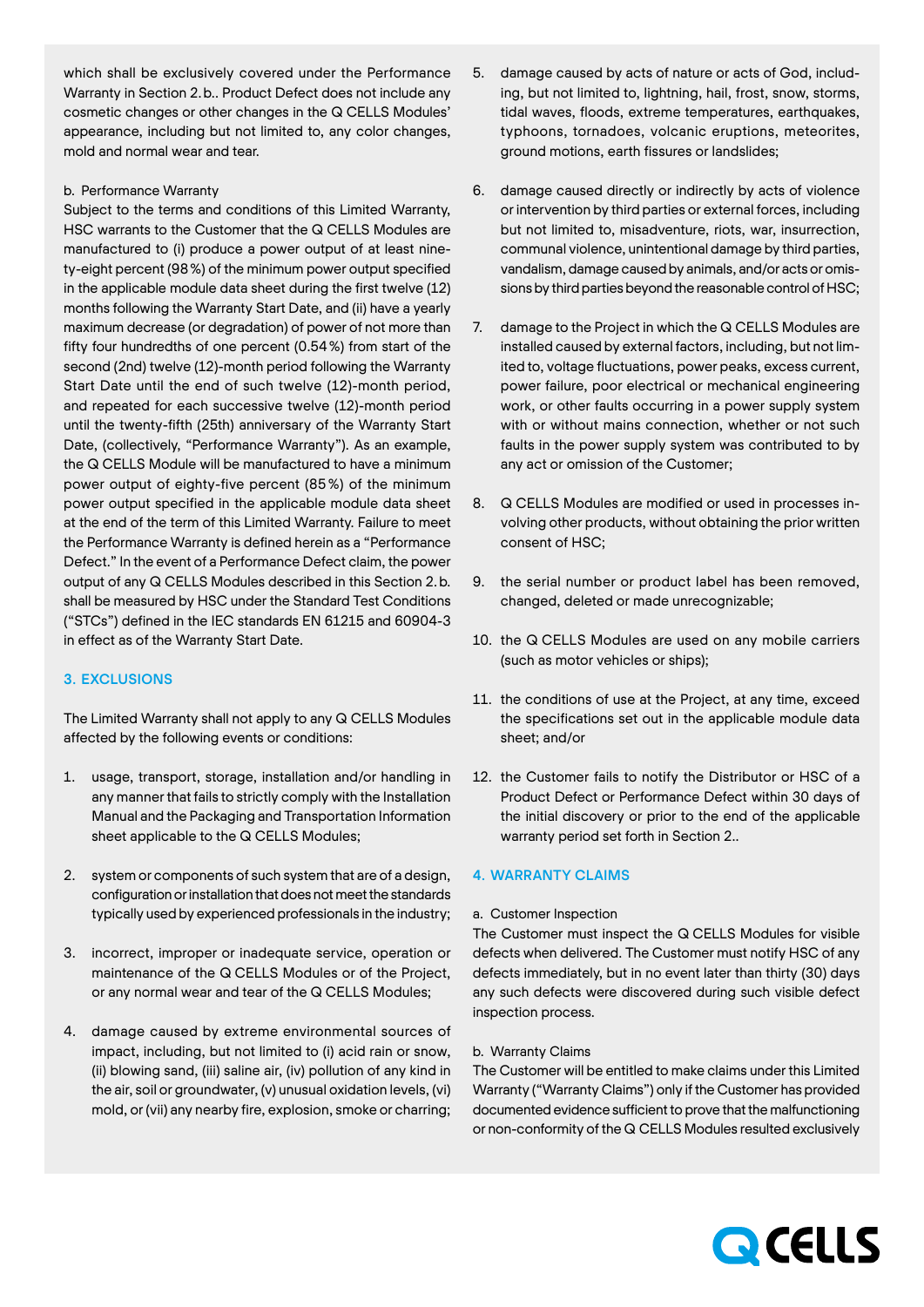from a Product Defect or Performance Defect covered by this Limited Warranty. If the Warranty Claim is based on glass breakage, then the Customer shall conduct a static load calculation on the substructure.

## c. Warranty Claim Compliance

The Customer must comply with the HSC's then-current Return Merchandise Authorization ("RMA") process to make any Warranty Claim. HSC will not accept any Warranty Claims not in compliance with the RMA or Warranty Claims that use the delivery of any unauthorized return shipments of Q CELLS Modules.

#### d. Warranty Claim Procedure

The Customer is responsible for shipping the Q CELLS Modules to HSC for evaluation at the Customer's expense. HSC shall pay the costs of a technical inspection and, in the event that the warranty claim is confirmed by such inspection, transportation. Otherwise, the Customer shall be charged with these costs. To make a Warranty Claim, the Customer must submit the original receipt or invoice, which bears the date of the purchase and of the delivery, the serial numbers of the relevant Q CELLS Modules and the name of the authorized distributor or seller.

## e. Ownership Interest

The Q CELLS Modules sent to HSC in the course of the RMA process shall remain the property of the Customer until any inspection has been completed and HSC provides a replacement or refund. At the time any refund or delivery of a replacement Q CELLS Module to the Customer takes place under this Limited Warranty, the ownership interest of the defective module passes to HSC. Any repaired, replaced or additionally supplied modules will be warranted only for the remainder of the original warranty period applicable to the original Q CELLS Modules.

## 5. REMEDIES

#### a. Product Defect Remedy

If HSC determines, following a Warranty Claim, that a Q CELLS Module has a Product Defect, then HSC shall, at its discretion, within a reasonable time: (i) remedy or repair the Product Defect; (ii) provide a replacement module in place of the Q CELLS Module with the Product Defect; or (iii) provide the Customer monetary compensation equal to the purchase price of the Q CELLS Module subject to an annual four percent (4%) depreciation rate on the original purchase price as evidenced by the invoice produced by the Customer; provided, however, if the Customer fails to produce an original invoice, then the price shall be based upon the then-current per watt market price of a comparable PV module in a similar market and the date shall be based upon the date of manufacture according to the HSC records.

#### b. Performance Warranty Remedy

If HSC determines following a Warranty Claim that a Q CELLS Module has a Performance Defect, then HSC shall, at its discretion, within a reasonable time: (i) remedy or repair the Per-

formance Defect; (ii) provide a replacement module in place of the Q CELLS Module that has the Performance Defect; (iii) make up the difference to the guaranteed power output by providing additional modules; or (iv) provide to the Customer monetary compensation equal to the portion of the purchase price of the Q CELLS Module that is in the same proportion to the purchase price as the actual measured power is to the guaranteed power subject to an annual four percent (4%) depreciation rate on the original purchase price as evidenced by the invoice produced by the Customer ; provided, however, if the Customer fails to produce an original invoice, then the price shall be based upon the then current per watt market price of a comparable PV module in a similar market and the date shall be based upon the date of manufacture according to the HSC records.

## c. Sole and Exclusive Remedy and Obligation

THE REMEDIES SET FORTH IN THIS SECTION 5. ARE HSC'S SOLE AND EXCLUSIVE LIABILITY AND OBLIGATION, AND THE CUSTOMER'S SOLE AND EXCLUSIVE REMEDIES, FOR ANY PRODUCT DEFECT OR PERFORMANCE DEFECT IN ANY Q CELLS MODULE. THE REMEDY EXTENDED TO THE CUSTOM-ER SPECIFICALLY EXCLUDES ANY REIMBURSEMENT FOR THE COSTS OR EXPENSES INCURRED IN THE DISMANTLING OR INSTALLATION OF THE Q CELLS MODULES, REPLACEMENT MODULES OR PARTS, OR LOSS OF POWER.

#### 6. WARRANTY LIMITATIONS

THE WARRANTIES SET FORTH IN THIS LIMITED WARRANTY ARE IN LIEU OF ALL OTHER WARRANTIES, WHETHER EX-PRESS, IMPLIED, OR STATUTORY, REGARDING ANY Q CELLS MODULES, INCLUDING ANY IMPLIED WARRANTIES OF MER-CHANTABILITY, FITNESS FOR A PARTICULAR PURPOSE OR NON-INFRINGEMENT. HOWEVER, IF A Q CELLS MODULE IS SOLD AS A CONSUMER PRODUCT, TO THE EXTENT RE-QUIRED BY APPLICABLE LAW, ANY IMPLIED WARRANTIES OF MERCHANTABILITY, FITNESS FOR A PARTICULAR PURPOSE OR NON-INFRINGEMENT ARE LIMITED TO THE PERIODS OF THE LIMITED PRODUCT AND LIMITED PERFORMANCE WAR-RANTIES SET FORTH ABOVE, OR SUCH SHORTER PERIOD AS REQUIRED BY APPLICABLE LAW. THIS LIMITED WARRANTY GIVES THE CUSTOMER SPECIFIC LEGAL RIGHTS, AND THE CUSTOMER MAY ALSO HAVE OTHER RIGHTS WHICH VARY FROM STATE TO STATE. HSC IS NOT RESPONSIBLE OR LIABLE IN ANY WAY FOR DAMAGE OR INJURY TO PERSONS OR PROP-ERTY, OR FOR OTHER LOSS OR INJURY RESULTING FROM ANY CAUSE WHATSOEVER, ARISING OUT OF OR RELATED TO ANY Q CELLS MODULES UNLESS OTHERWISE STIPULATED BY MANDATORY STATUTORY LAW. IN PARTICULAR, HSC'S LIABILITY FOR FRAUDULENT OR WILLFUL INTENT, GROSS NEGLIGENCE OR PERSONAL INJURY, IN EACH CASE, UNDER APPLICABLE MANDATORY LIABILITY LAW SHALL REMAIN UNAFFECTED.